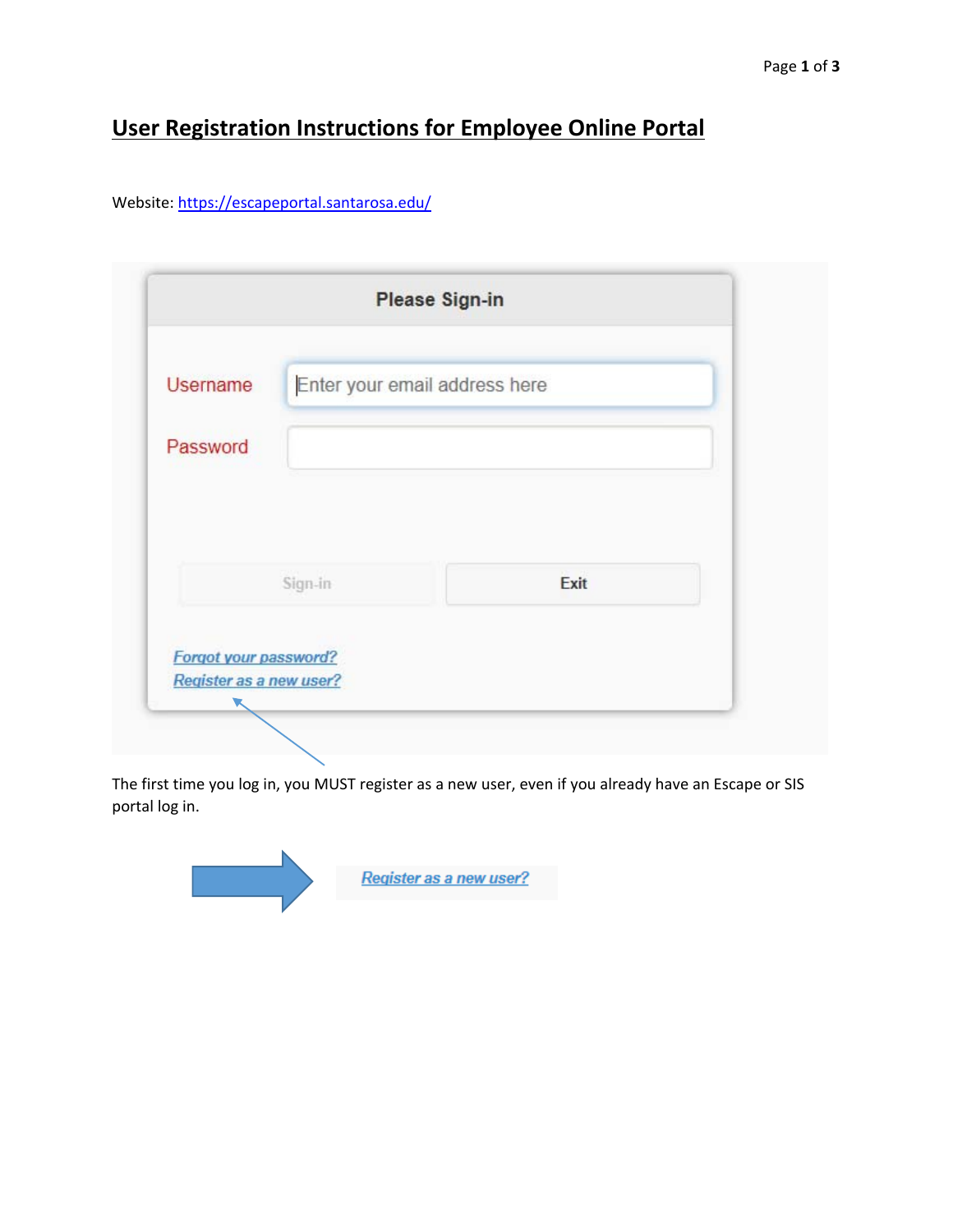Below is the screen you will see after clicking on "Register as a new user?". Enter your email address, your legal first and last name as provided in your employment paperwork, your date of birth, and a password and click on submit. (Hint – if your registration isn't working, make sure you are using your legal first name, not a shortened or nickname.)

## **\*Note\* The password requirements are:**

- Password must be at least 8 characters
- Password must contain at least 1 capital letter
- Password must contain at least 1 lowercase letter
- Password must contain at least 1 special character (I.E., !@#\$%^&\*()\_+=)
- Password must contain at least 1 number

## **\*Note\* ‐ It is helpful to use your Outlook login or Escape password if you already have a District or Escape login!**

|                         | <b>New User Registration</b>  |
|-------------------------|-------------------------------|
| <b>Email Address</b>    | Enter your email address here |
| <b>First Name</b>       |                               |
| <b>Last Name</b>        |                               |
| Date of Birth           | mm/dd/yyyy                    |
| Password                |                               |
| <b>Confirm Password</b> |                               |
|                         |                               |
|                         |                               |
| Submit                  | Cancel                        |